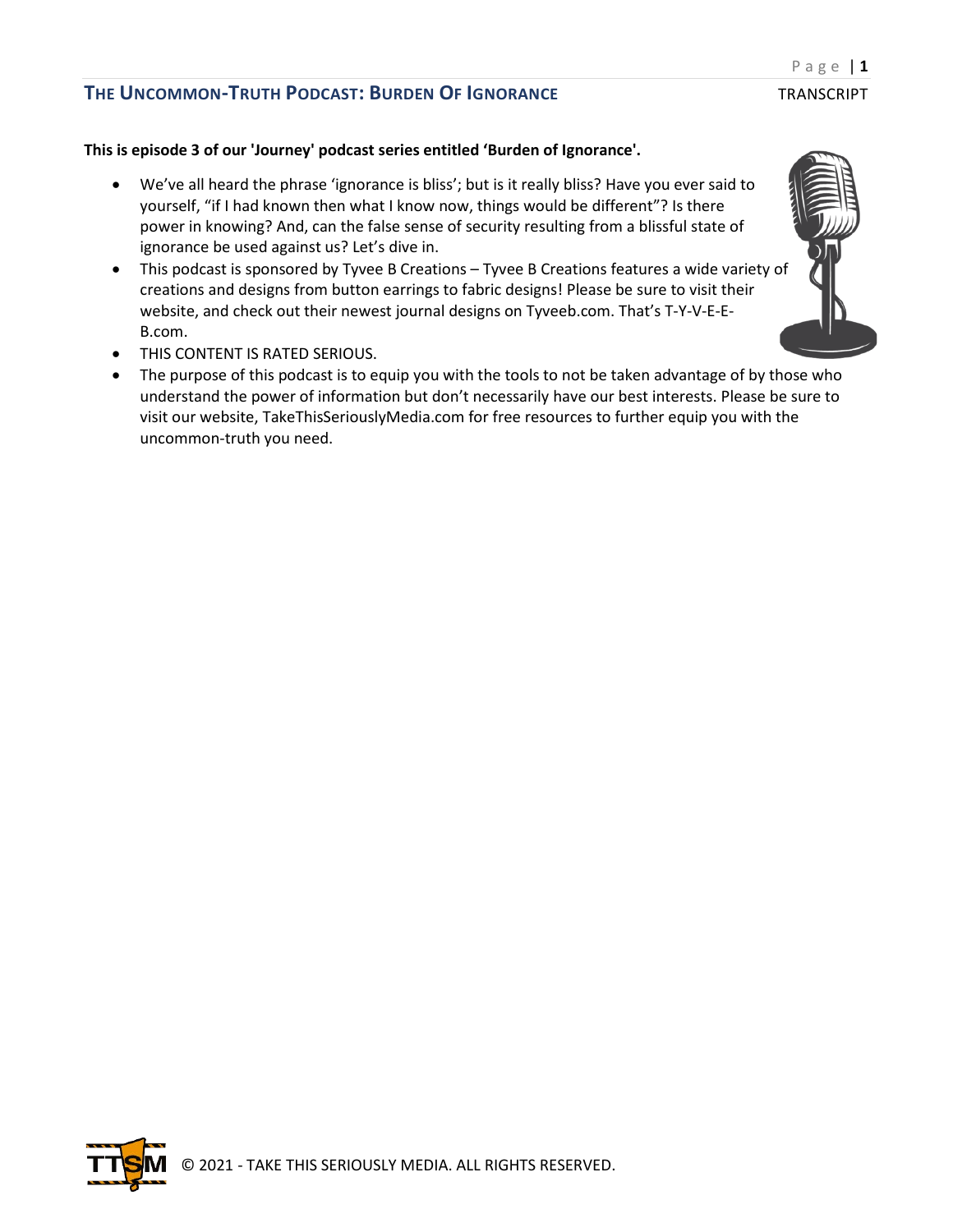#### **We have the freedom of choice.**

- It's generally believed that freedom simply means freedom to choose our own destiny.
- A person who has freedom in society has the ability to determine how their life will play out by making their own choices.
- For example, robbing, vandalizing, and killing could be a quick means to an end, but also could create a destiny of your own choosing that has you ending up in prison.
- By the same token, getting an education and a job, and being a part of the middle-class workforce could demand years of your time but also could produce a destiny of building a solid name and reputation as an upstanding member of your community.
- But does this formula always work?
- Are you always given the choices necessary to obtain your desired stake in life and achieve your destiny?
- Let me give you an example. I'm going to give you a multiple choice quiz.
- You'll have 2 options to choose from; of which only 1 is the right answer.
- Here's the question:
- What social practice is best for minorities to have the best quality of life in society?
- Option 1: Integration
- Option 2: Segregation
- If you're like me, integration is probably the knee-jerk response.
- It's no secret that all of the signals around us seem to point to integration as the best choice for minorities.
- After all, there's not much else to choose from.
- The only other alternative is segregation, and that leaves a bad taste our mouths because of its association with Jim Crow.
- But what if I told you that segregation has worked before for minorities?
- What if I told you that there is solid empirical evidence that segregation in this country has produced a self-sustained close network of wealth producing businesses and institutions consisting exclusively of minorities that continued to thrive and proliferate?
- What if I told you that a true wealth ecosystem was produced SOLELY as the result of segregation, needing no intervention from the outside majority white society surrounding it?
- I say again, SOLELY as a result of white society's insistence of segregation was this wealth ecosystem produced.
- I must confess that for over forty years of my life, I have never so much as imagined that such a thing could be possible.
- My ignorance was my bliss; and I blissfully embraced integration as the only way to achieve any quality of life.
- My destiny as I understood it was tied directly to the choices I was given in life; which involved either (1) being granted inclusion into a pre-existing system in which the people there by law had to tolerate my existence in their system, or (2) shunning that inclusion and embracing the street-life of my segregated predominantly black community.
- There was no pathway to any quality of life other than integration.
- So if freedom means freedom to choose my own destiny, but I was free only to choose from what I was given to choose, was I really free?

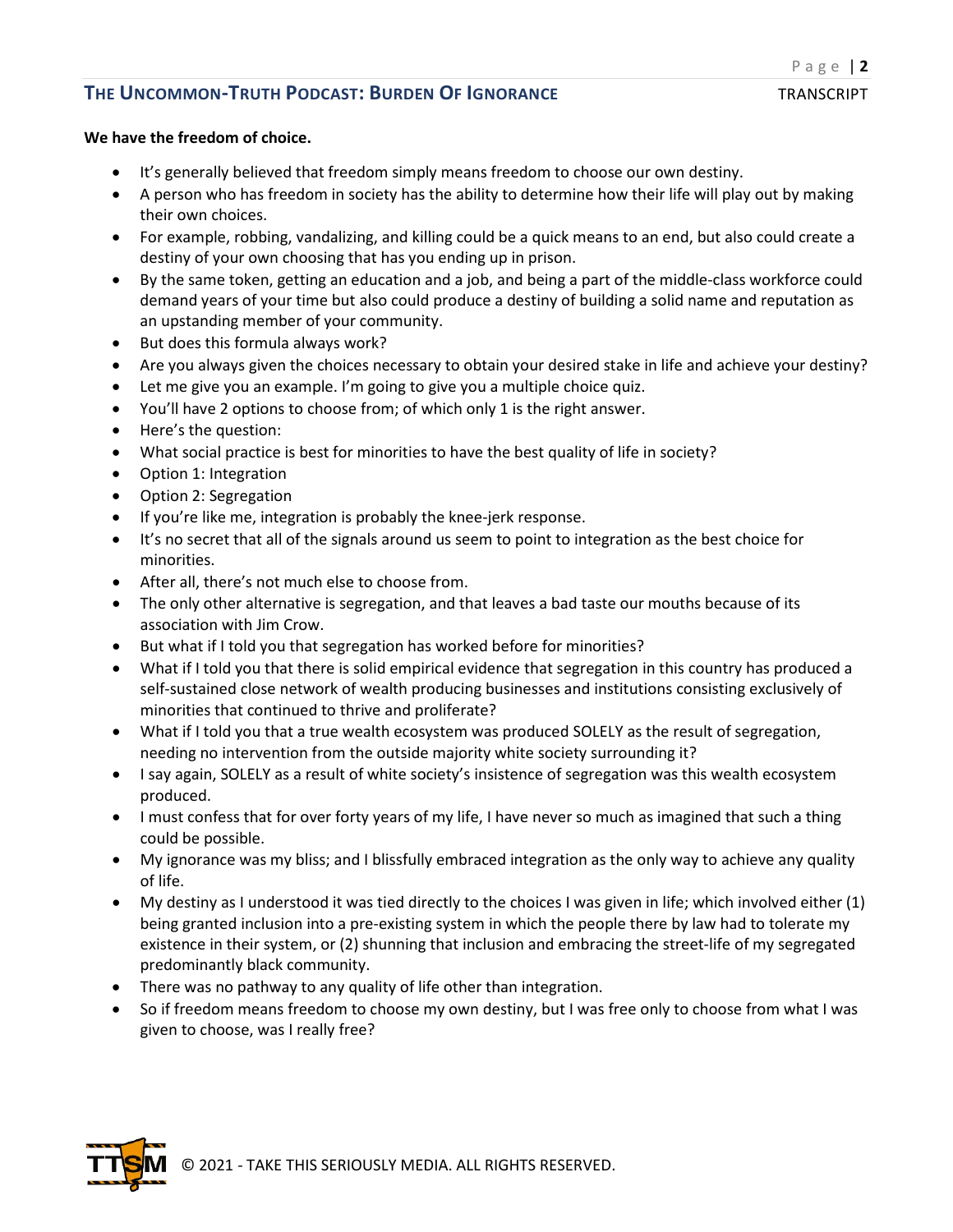#### **It's true; segregation alone is responsible for the creation of Black Wall Street.**

- As many of you no doubt have already guessed, I was referring to Black Wall Street earlier when I mentioned that I was ignorant of the possibility that a wealth ecosystem could exist absent of integration.
- I recently watched a documentary about Black Wall Street produced by the History Channel.
- According to this documentary, the label 'Black Wall Street' derived from what Booker T. Washington described as the 'Negro Wall Street of America' as he was passing through the Greenwood community of Tulsa Oklahoma.
- He was astonished at the level of enterprise and efficiency he observed within the business commerce of this exclusively black community.
- In the early 1900's, this community of over 11,000 black residents contained 108 black owned businesses, 2 theatres, 2 black schools, 15 doctor's offices, and an abundance of black land owners.
- Having already gained national recognition, this community became a lightening-rod for attracting black people everywhere to come to a place where they have the real potential for land ownership, and where they are accepted to join in and take part in building a life for their families.
- But what I believe is it's the most important achievement of all is the unsung nature of how it came into being.
- This was not some racially motivated statement by black people; as if to say "I can compete with the white establishment".
- Black Wall Street came into being exclusively because black people were segregated; confined to the community of Greenwood and prohibited from participating in any other business centers of the city of Tulsa.
- Black Wall Street was a completely unexpected side-effect of white exclusion; and its proliferation was completely organic.
- Opposed to The History Channel's characterization that it thrived in spite of segregation and Jim Crow laws, it thrived BECAUSE OF the segregation that confined them to the community of Greenwood, and BECAUSE OF the Jim Crow laws within the mainstream business centers of Tulsa which aimed to diminish their sense of self-worth and prohibit their participation in commerce.
- So this begs the question: If segregation produced Black Wall Street, is segregation inherently a bad thing?
- Can it possibly be beneficial as an alternative to integration, and as a pathway for creating the potential for quality of life?
- Was my ignorance of the fact that segregation caused Black Wall Street merely due to my not having encountered this information yet, or is there more to it than that?
- Let's consider the so-called race riot that burned Black Wall Street to the ground.
- If it is a fact that the burning of Black Wall Street constitutes the biggest racially motivated riot of American history, then why was such an event excluded from our public school education curriculum?
- How could an event where a white mob reduced 36 square blocks… let me say it again… 36 square blocks to ash within 24 hours, leaving over 100 black men murdered and over a thousand homeless not be a relevant education topic of social dynamics?
- Are certain facts like these about American History deliberately excluded from public general knowledge?
- Have we been given the illusion of choice, especially when the word segregation leaves a bad taste in our mouths since the Civil Rights movement?
- And, if we have been given the illusion of choice, have we also been given the illusion of freedom?



© 2021 - TAKE THIS SERIOUSLY MEDIA. ALL RIGHTS RESERVED.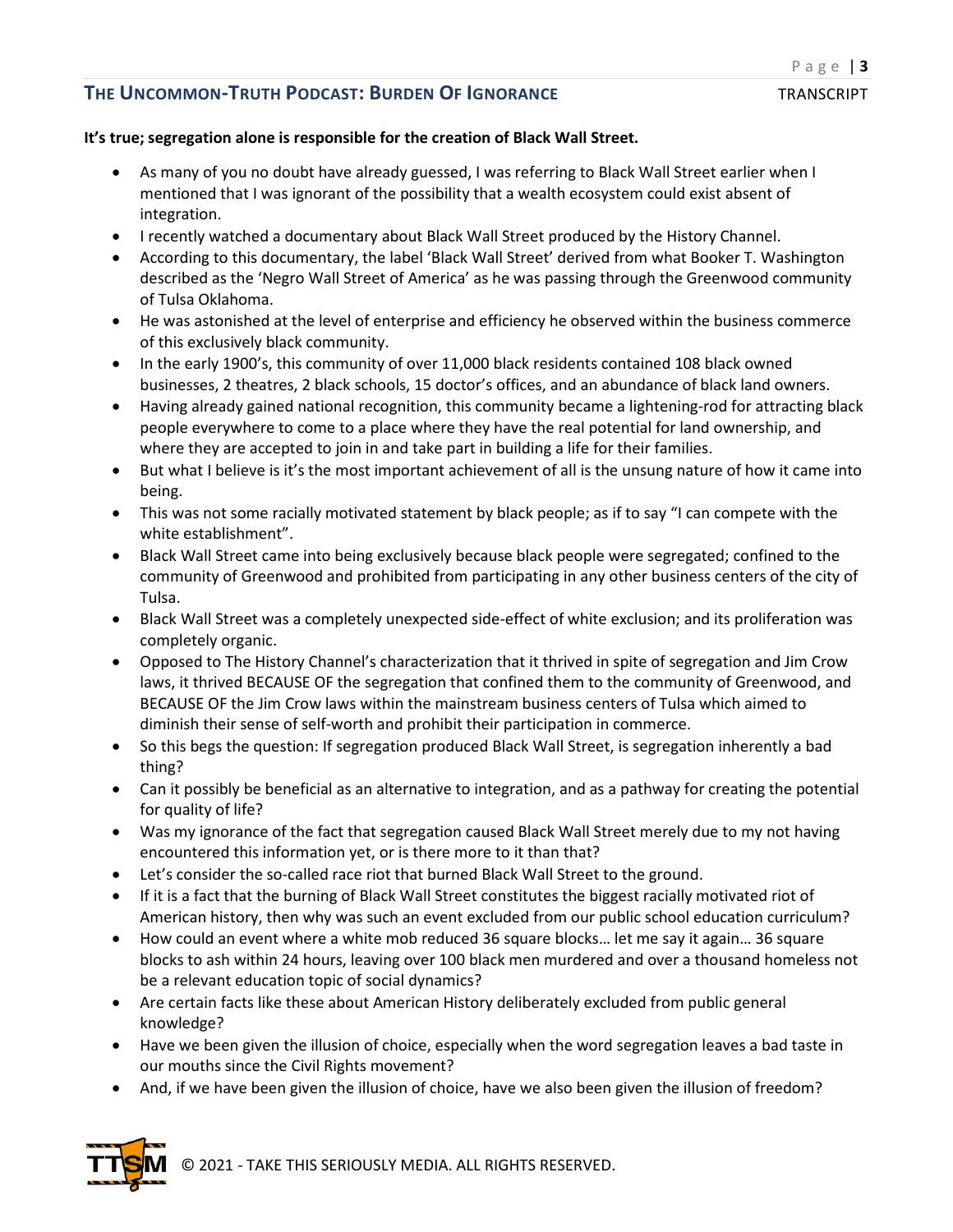### **Let's get real.**

- If we take a hard look at the facts surrounding the burning of Black Wall Street, we have an obligation to call into question certain details.
- When you think 'riot', you think of an angry, senseless mob; devoid of any planned strategy, missioncentered objective, or time-sensitive discipline.
- You see, those are traits regarding the military or police as defacto rules of engagement.
- So let's do the math.
- 36 square blocks within a 24 hour period reduced to smoldering rubble… not 3 square blocks; not 13 square blocks.
- Over 100 black men murdered in its wake; which means, there was obvious resistance.
- This would present the reasonable expectation that the angry senseless mob could at least be stalled or hindered from completing their historic feat within the constraints of 24 hours.
- And we're talking about the year 1921; where the average Joe (white men or otherwise) had to make do without the advantages of modern technology.
- So does the burning of 36 square blocks within 24 hours still sound like the accomplishment of an angry race mod to you?
- Or does this sound like a precision, government sponsored strike on American soil to destabilize a working economy?
- Does this sound like a race riot, or does this sound like government funded terrorism?
- After all, weren't the black folks of the Greenwood community following all the rules of segregation?
- And are we seriously going scapegoat responsibility of this riot on white men's ability to plea temporary insanity as a way to prompt justification and sympathy for their actions?
- It is time for us to come to grips with the fact that true segregation is not really what the majority white society intended.
- The Merriam Webster Dictionary defines segregation as follows: "the separation or isolation of a race, class, or ethnic group by enforced or voluntary residence in a restricted area".
- This fits the community of Greenwood spot on; and due to the extent to which Greenwood was destroyed, obviously segregation became undesirable.
- Let's think about this rationally.
- Jim Crow laws are meaningless without integration.
- In order for Jim Crow laws to be effective; laws requiring black folks to sit in the back of the bus, and requiring the refusal of service to black folks in restaurants, doesn't that mean that the people those laws are supposed to be designed for be 'first' integrated into the society?
- So Jim Crow laws are really associated with integration, not segregation.
- So let me ask you: when you hear the term 'segregation', what does your mind think of?
- Does it automatically go back to the Jim Crow era; where 'colored only' signs were posted everywhere for water fountains and bathrooms?
- Does segregation spark images of key symbols of the Civil Rights Movement like Rosa Parks and Dr. Martin Luther King Jr.; in which the fight to overcome Jim Crow was the main struggle?
- Here's a better question: Is it a coincidence that within the first 5 minutes of the Black Wall Street documentary of The History Channel, segregation and Jim Crow are lumped together into one?
- Is it more likely that mainstream media through the History Channel and others are attempting to indoctrinate its viewers with a specific point of view; a view that gives distaste to the idea of segregation due to its contrived association with Jim Crow, and thus requires minorities' absolute dependence on integration in order to achieve any quality of life?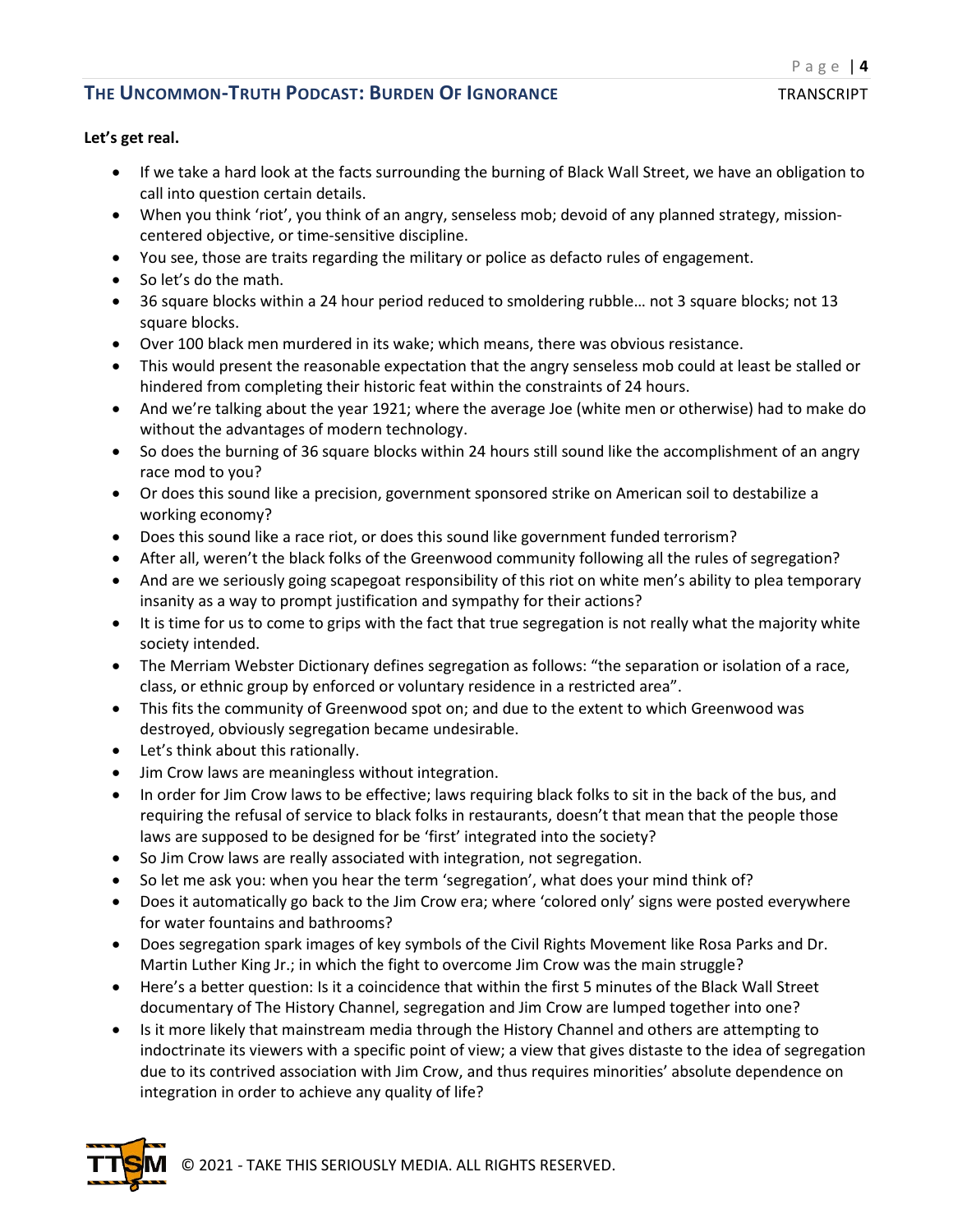- The truth is, segregation as we know it now is not the same as what its original definition stipulates.
- The truth is, segregation as we know it now was really redefined as integration with discretionary privileges given to a certain class of individuals by way of Jim Crow.
- And the truth is, integration as we know it now is really defined as dependence of minorities on the system they're integrated into.